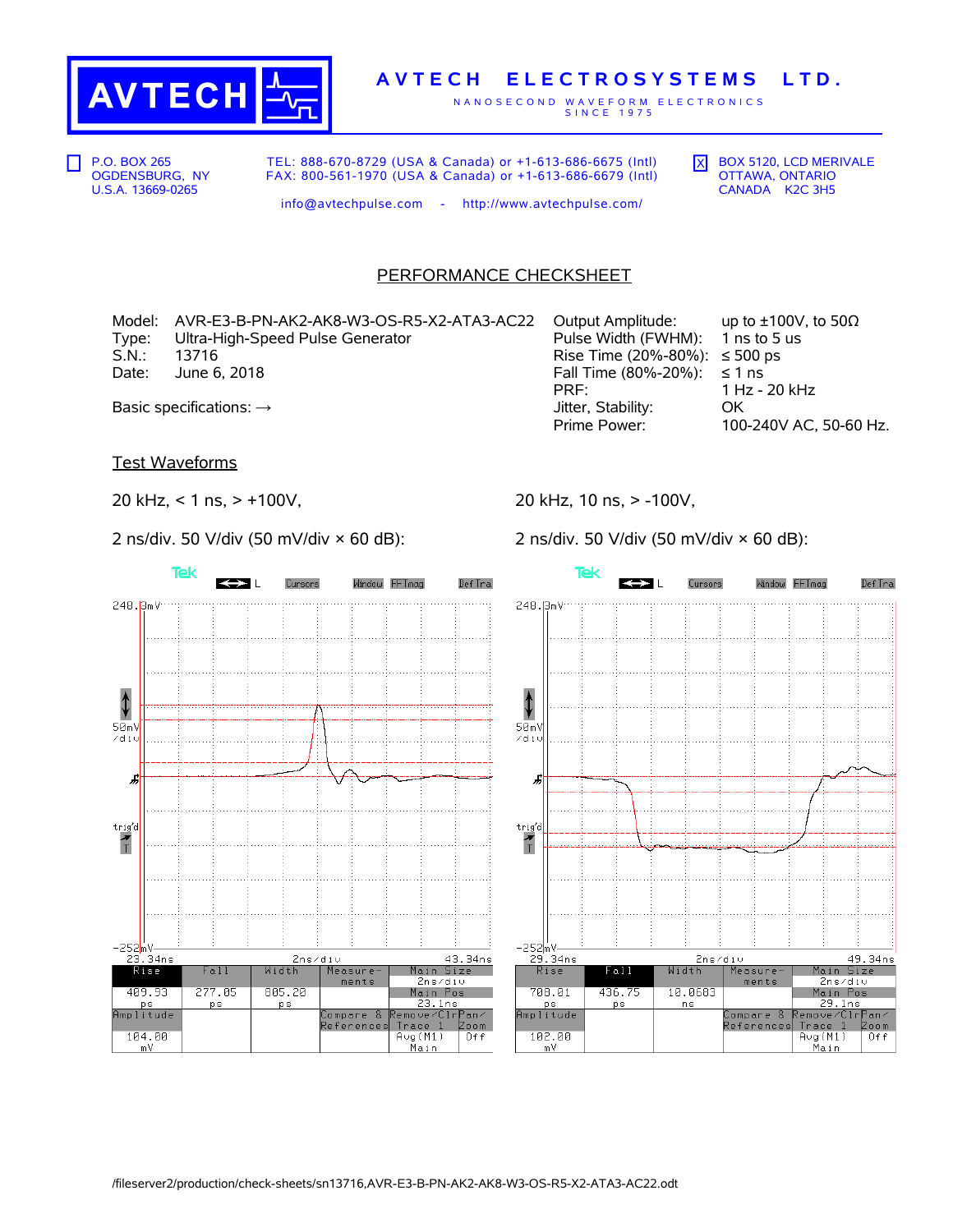20 kHz, 100 ns, > +100V, leading edge,

5 ns/div. 50 V/div (50 mV/div × 60 dB):

20 kHz, 100 ns, > +100V, trailing edge,

5 ns/div. 50 V/div (50 mV/div × 60 dB):





Window FFTmag

Def Tra